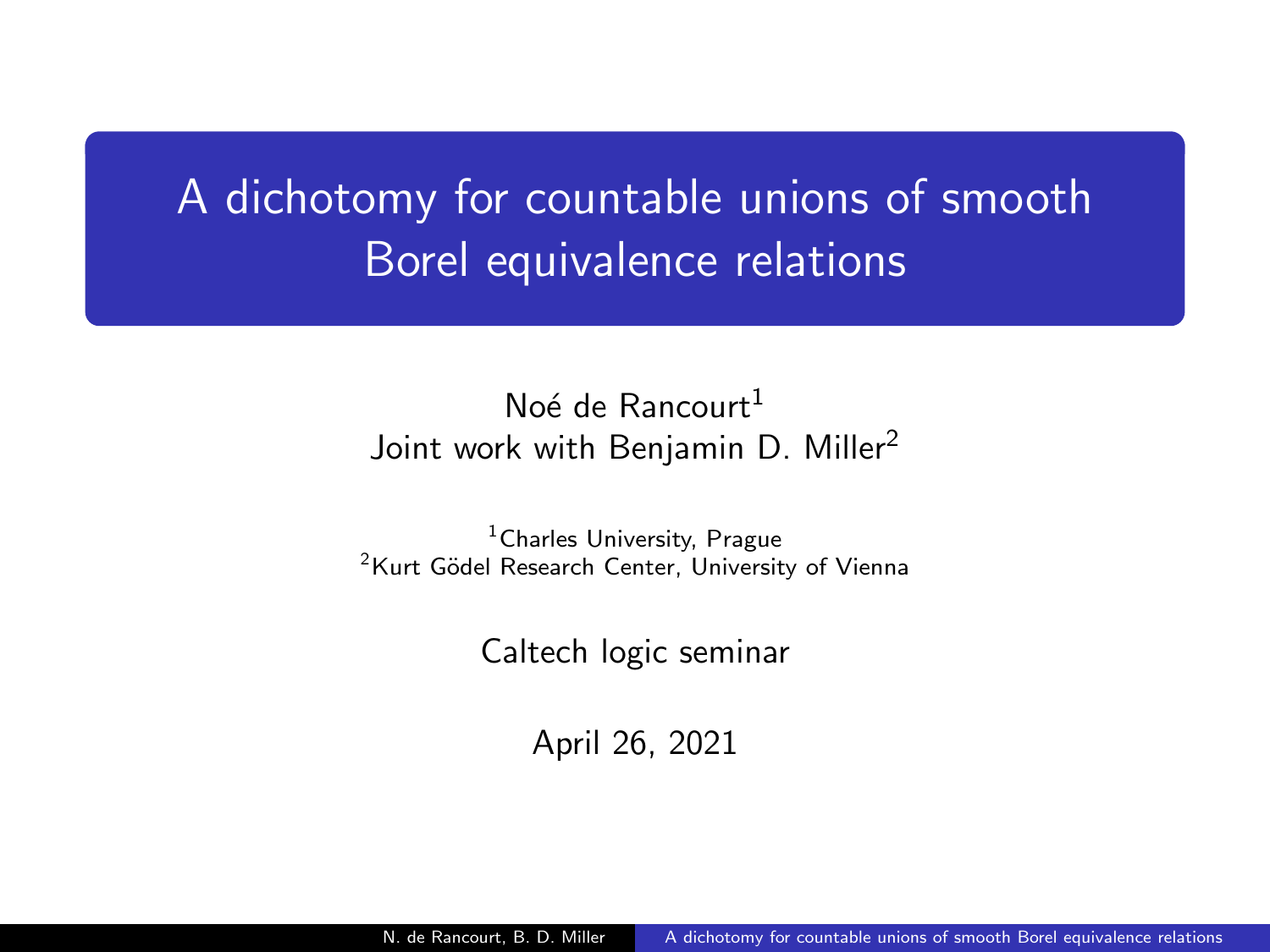## Borel reducibility

## Definition

Let E and F be two equivalence relations on sets X and Y, respectively.

- A mapping  $f: X \to Y$  is a reduction from E to F if it induces an injection  $X/E \to Y/F$ . Equivalentely, for all  $x, x' \in X$ ,  $x E x' \Leftrightarrow f(x) F f(x').$
- An embedding is a one-to-one reduction.

### Definition

Let  $E$  and  $F$  be two equivalence relations on Polish spaces  $X$  and  $Y$ . respectively.

- We say that E Borel reduces to F, denoted by  $E \leq_B F$ , if there is a Borel reduction from E to F.
- We write  $E \equiv_B F$  to say that  $E \leq_B F$  and  $F \leq_B E$ , and  $E \leq_B F$  to say that  $E\leqslant_B F$  and  $\overline{F}\nleqslant_B E$ .
- We say that E continuously embeds into F, denoted by  $E \sqsubset_{c} F$ , if there is a continuous embedding from  $E$  to  $F$ .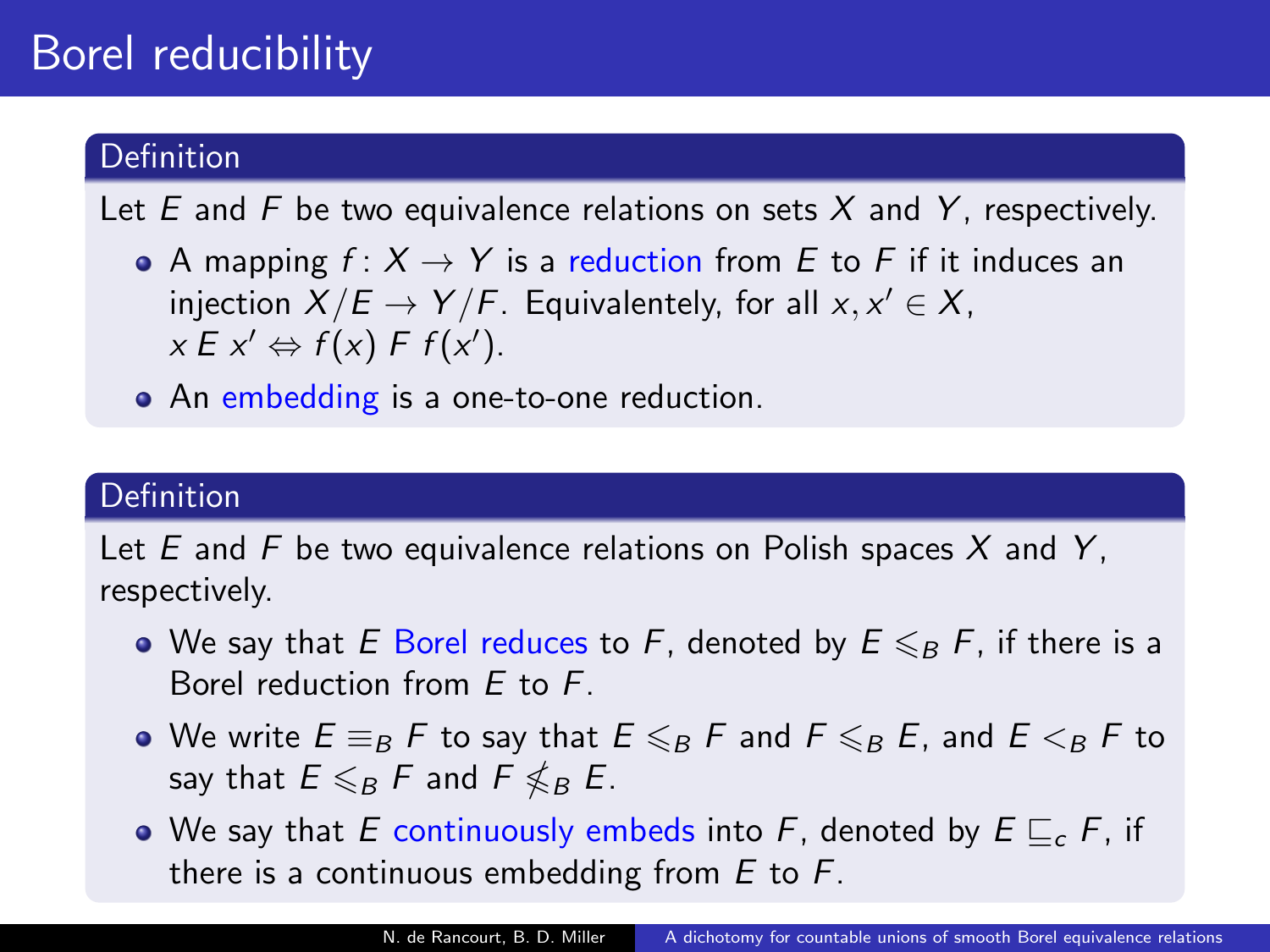## Some classical Borel equivalence relations

Given a Polish space X, denote equality on X by  $\Delta_X$ .

### Definition

A Borel equivalence relation on a Polish space is said to be:

- countable if its classes are countable:
- **o** smooth if it Borel reduces to equality on a Polish space;
- essentially countable if it Borel reduces to a countable Borel equivalence relation on a Polish space.

An example of a countable, non-smooth Borel equivalence relation is the relation  $\mathbb{E}_0$  on  $2^{\mathbb{N}}$  given by  $x \mathbb{E}_0$  y iff  $x(n) = y(n)$  eventually.

We have the following initial segment of the hierarchy of Borel equivalence relations:

$$
\Delta_1 <_B \Delta_2 <_B \ldots <_B \Delta_{\mathbb{N}} <_B \Delta_{\mathbb{R}} <_B \mathbb{E}_0,
$$

which is exhaustive in the sense that every Borel equivalence relation is either bireducible with one of the elements of this initial segment, or is strictly greater than  $\mathbb{E}_0$ .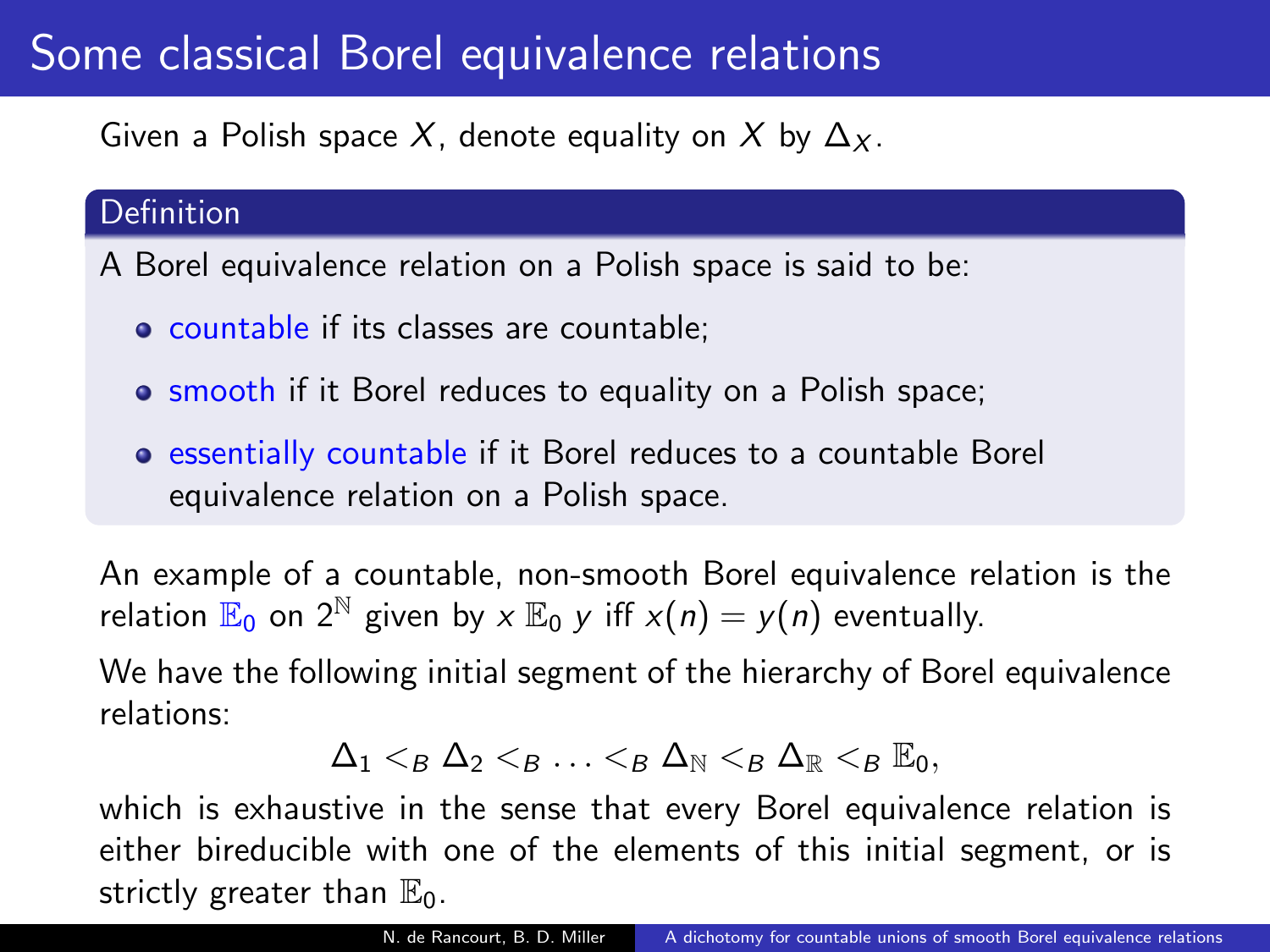#### **Definition**

Say that a Borel equivalence relation on a Polish space is hypersmooth if it can be written as a countable increasing union of smooth Borel equivalence relations.

The relation  $\Delta_X$  for every X, and  $\mathbb{E}_0$ , are hypersmooth. Another example is the equivalence relation  $\mathbb{E}_1$  on  $(2^{\bar{\mathbb{N}}})^{\mathbb{N}}$  defined by  $x\mathbb{E}_1$   $y$  iff  $x(n)=y(n)$ eventually.

It is easy to see that a Borel equivalence E is hypersmooth iff  $E \leq_B \mathbb{E}_1$ .

Proposition (Folklore)

The relation  $\mathbb{E}_1$  is not essentially countable.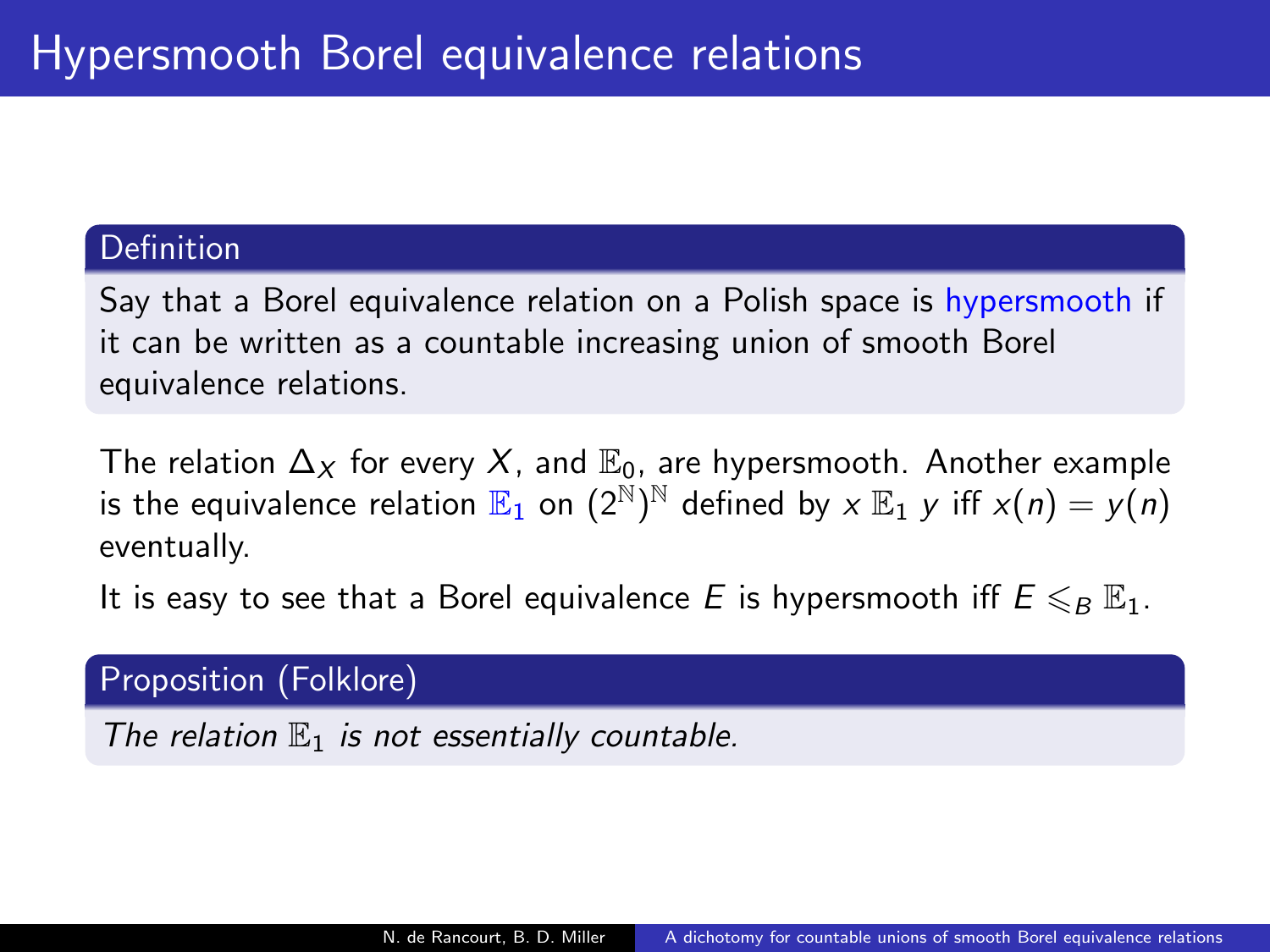## Kechris–Louveau's dichotomy

### Theorem (Kechris–Louveau)

Let E be a Borel hypersmooth equivalence relation on a Polish space. Then exactly one of the two following conditions holds:

- $E \leqslant_{B} E_{0}$ ;
- $\bullet$   $\mathbb{E}_1$   $\sqsubset$   $\subset$   $E$ .

In particular,  $\mathbb{E}_1$  is an immediate successor of  $\mathbb{E}_0$  under  $\leq R$ .

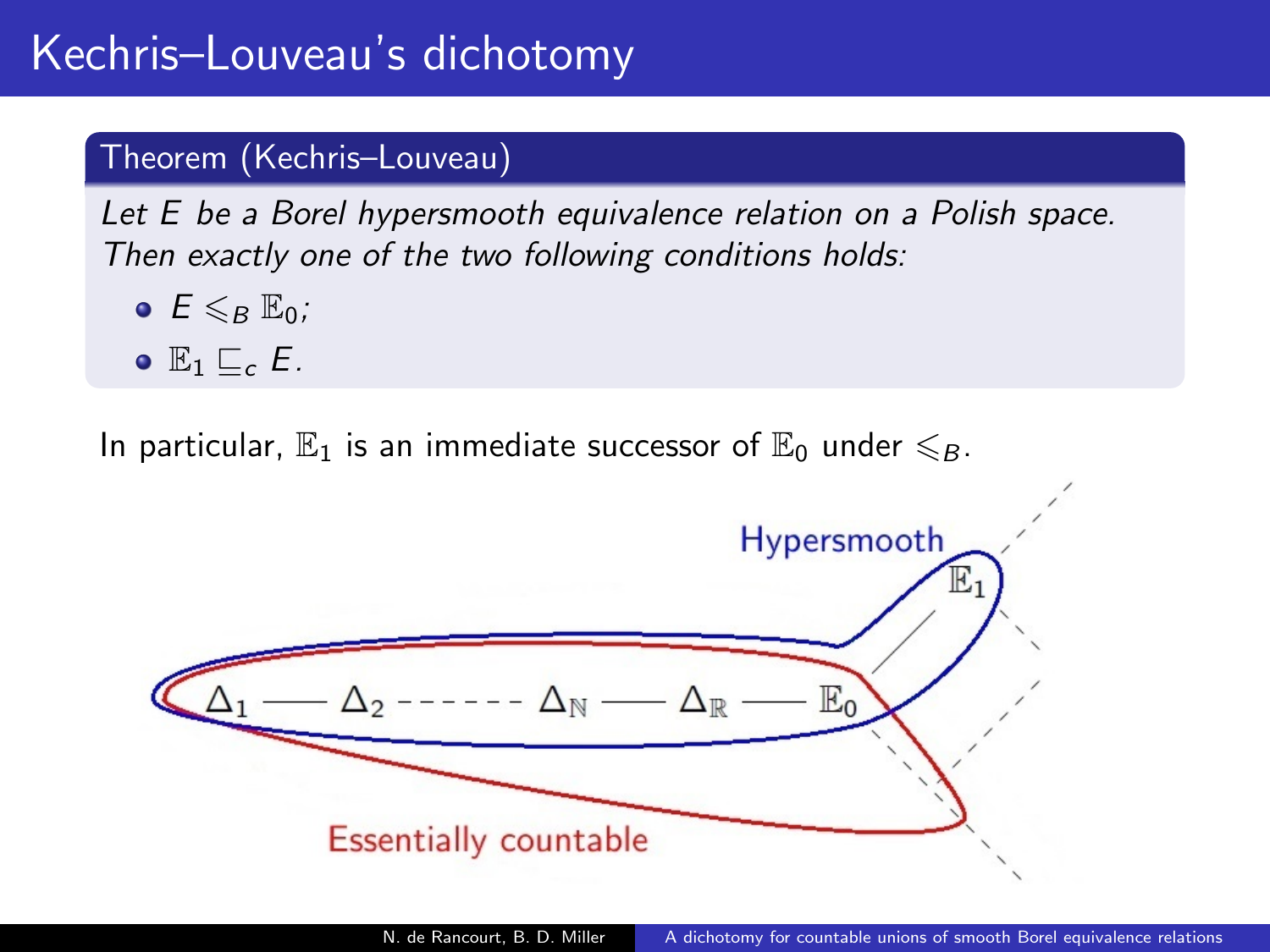### Definition

A Borel equivalence relation E on a Polish space is said to be  $\sigma$ -smooth if it is a countable union of smooth Borel subequivalence relations.

Hypersmooth Borel equivalence relations are obviously  $\sigma$ -smooth.

#### Lemma

Essentially countable Borel equivalence relations are  $\sigma$ -smooth.

#### Proof.

It is enough to prove it for countable Borel equivalence relations. By the proof of Feldman-Moore's theorem, they can be expressed as countable unions of graphs of Borel involutions. Those graphs are finite, hence smooth equivalence relations.

There are other examples, for instance the disjoint union of  $\mathbb{E}_1$  and of a non-hypersmooth countable Borel equivalence relation.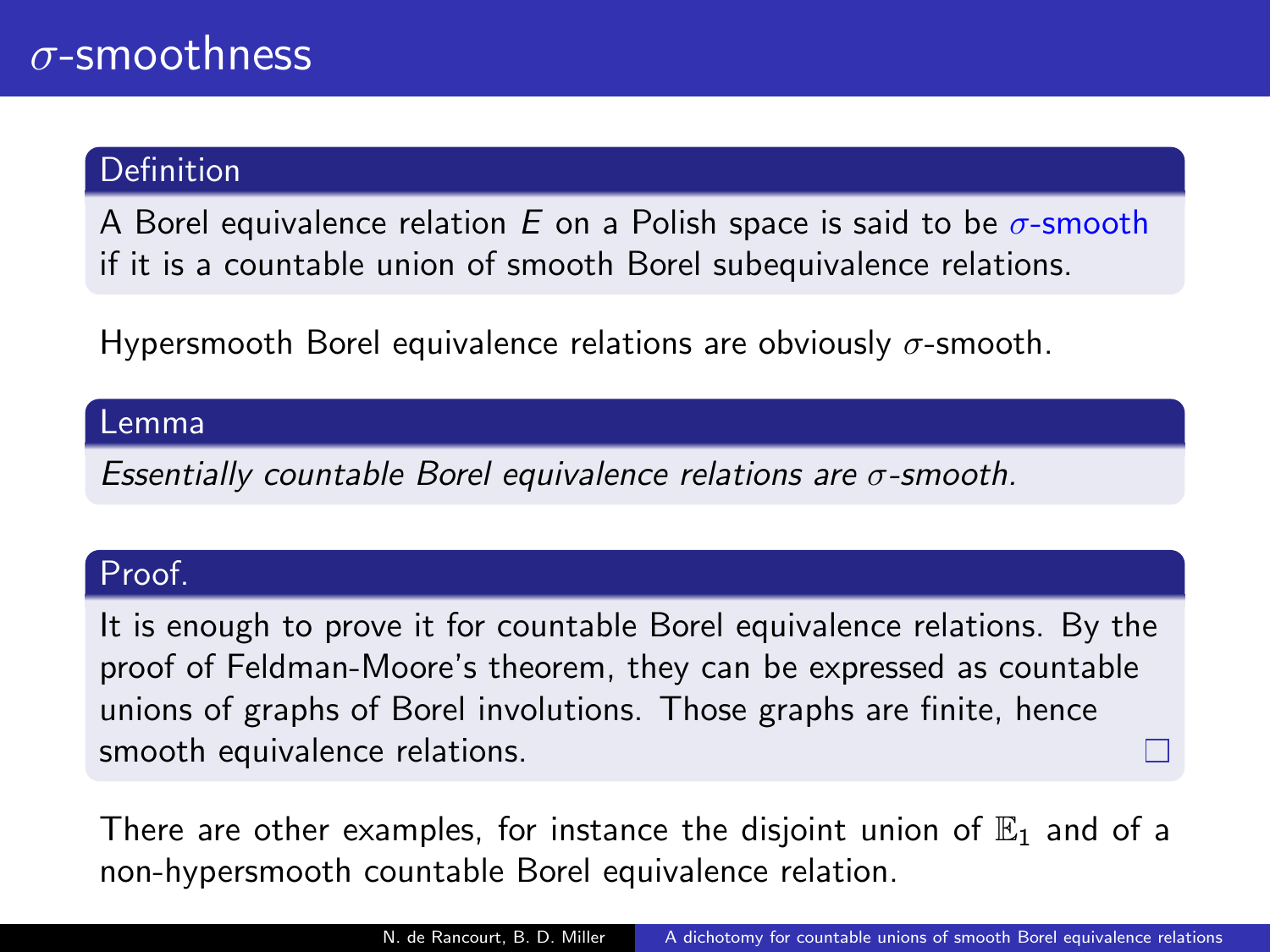## The main theorem

### Theorem

Let  $E$  be  $\sigma$ -smooth Borel equivalence relation on a Polish space. Then exactly one of the following conditions holds.

- $\bullet$  E is essentially countable.
- $\bullet E_1 \sqsubset_{c} E$ .

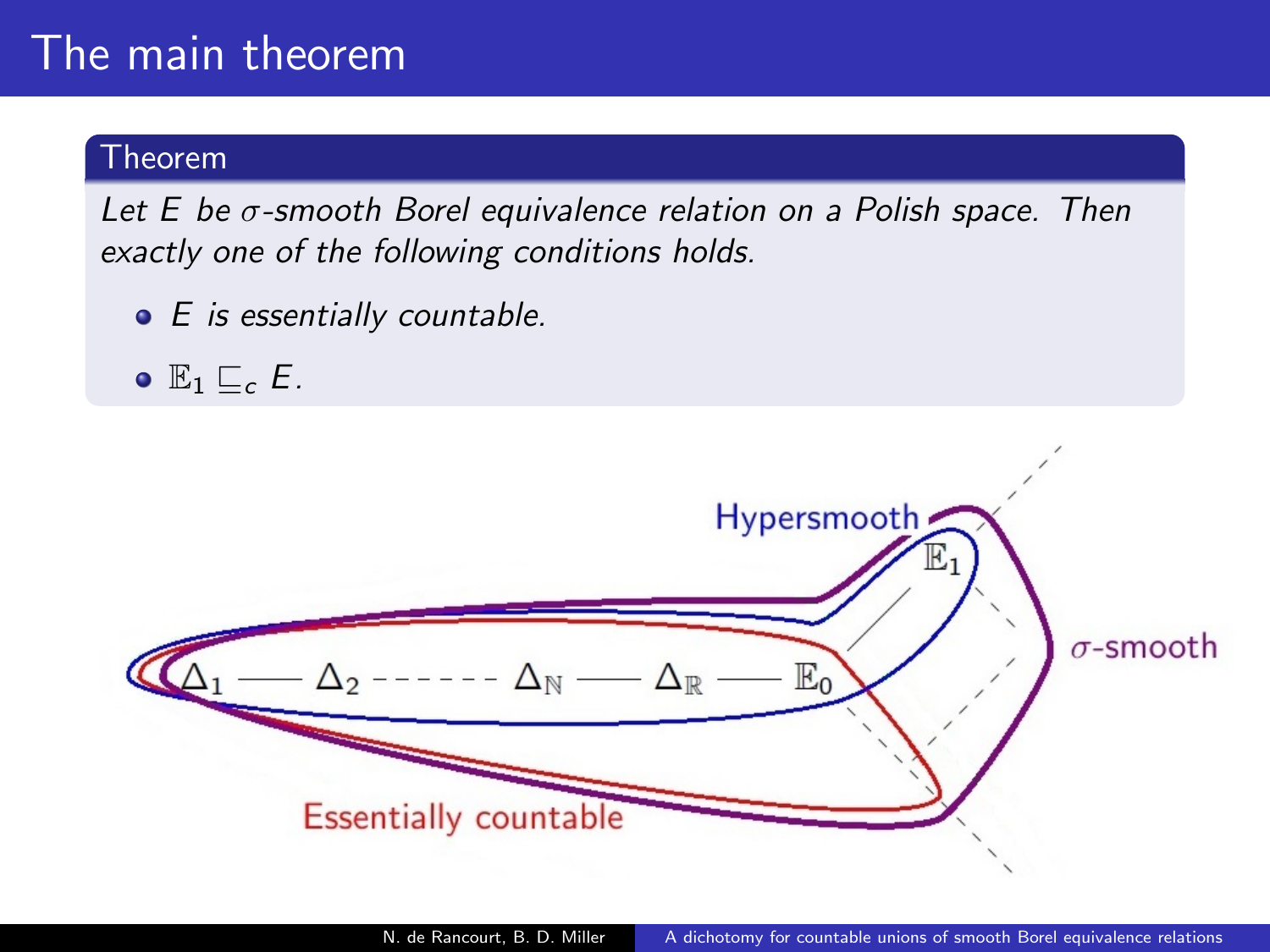A Borel equivalence relation  $E$  on a Polish space X is said to be idealistic (resp. strongly idealistic) if there is an E-invariant assignment  $x \mapsto \mathcal{I}_x$ mapping each point in X to a  $\sigma$ -ideal on X in such a way that:

- $\bullet \forall x \in X, [x]_E \notin \mathcal{I}_x;$
- For every Borel set  $R \subseteq X \times X$ , the set  $\{x \in X \mid R_x \in \mathcal{I}_x\}$  is Borel (resp. for every Polish space Y and every Borel set  $R \subseteq X \times Y \times X$ , the set  $\{(x, y) \in X \times Y \mid R_{x,y} \in I_{x}\}\)$  is Borel).

The equivalence relation  $E$  is said to be ccc idealistic (resp. strongly ccc idealistic) if for every  $x \in X$  and every uncountable family  $(B_i)_{i \in I}$  of pairwise disjoint Borel subsets of  $X$ , one of the  $B_i$ 's is in  $\mathcal{I}_\mathsf{x}.$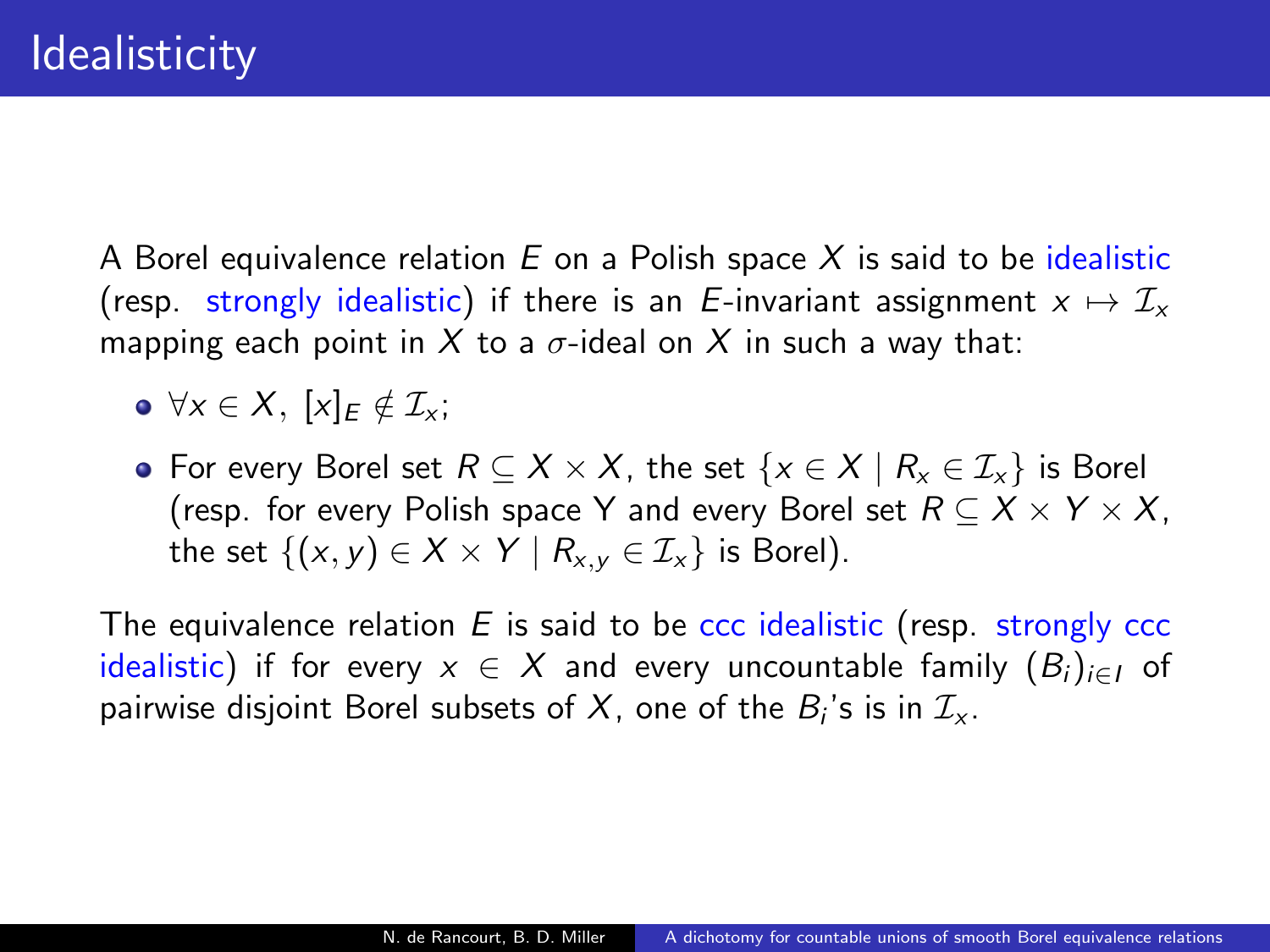Given a Borel action  $G \curvearrowright X$  of a Polish group on a Polish space, we can consider the orbit equivalence relation associated to this action, i.e. the analytic equivalence relation  $E_G^X$  on  $X$  defined by:

$$
x E_G^X x' \Leftrightarrow (\exists g \in G)(g \cdot x = x').
$$

## Proposition (Folklore)

Borel orbit equivalence relations on Polish spaces are strongly ccc idealistic.

### Theorem (Feldman–Moore)

Let E be a countable Borel equivalence relation on a Polish space X. Then there is a Borel action  $\Gamma \curvearrowright X$  of a countable discrete group such that  $E = E_{\Gamma}^X$ .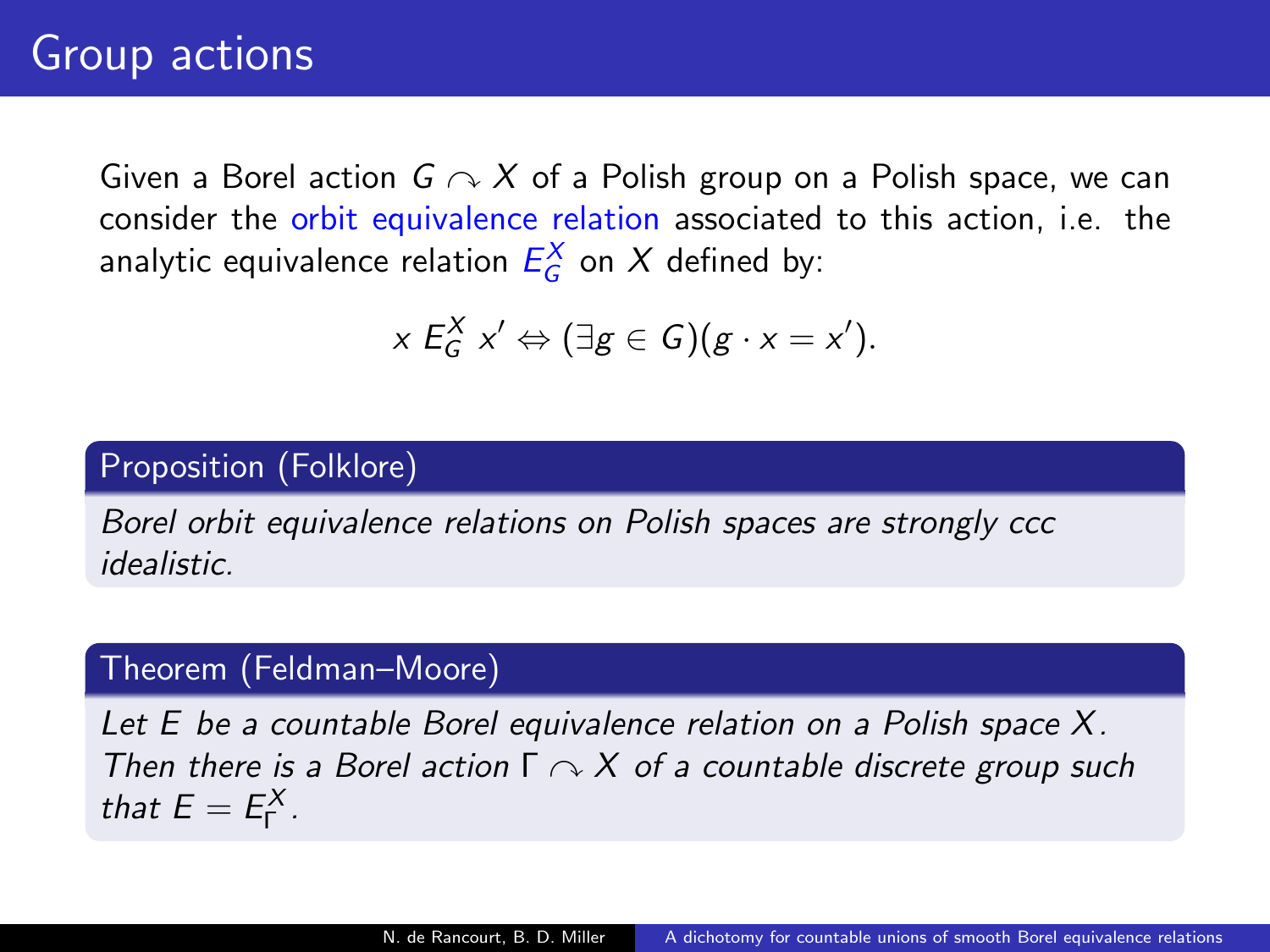Theorem (Kechris–Louveau)

 $\mathbb{E}_1$  is not Borel reducible to any ccc idealistic Borel equivalence relation.

## Conjecture (Kechris–Louveau)

Let E be a Borel equivalence relation on a Polish space. Then exactly one of the following two conditions holds:

- E Borel reduces to a ccc idealistic Borel equivalence relation on a Polish space;
- $\bullet \mathbb{E}_1 \sqsubset E$ .

Kechris–Louveau's dichotomy solves this conjecture in the special case of hypersmooth Borel equivalence relations. Our dichotomy solves it in the special case of  $\sigma$ -smooth Borel equivalence relations.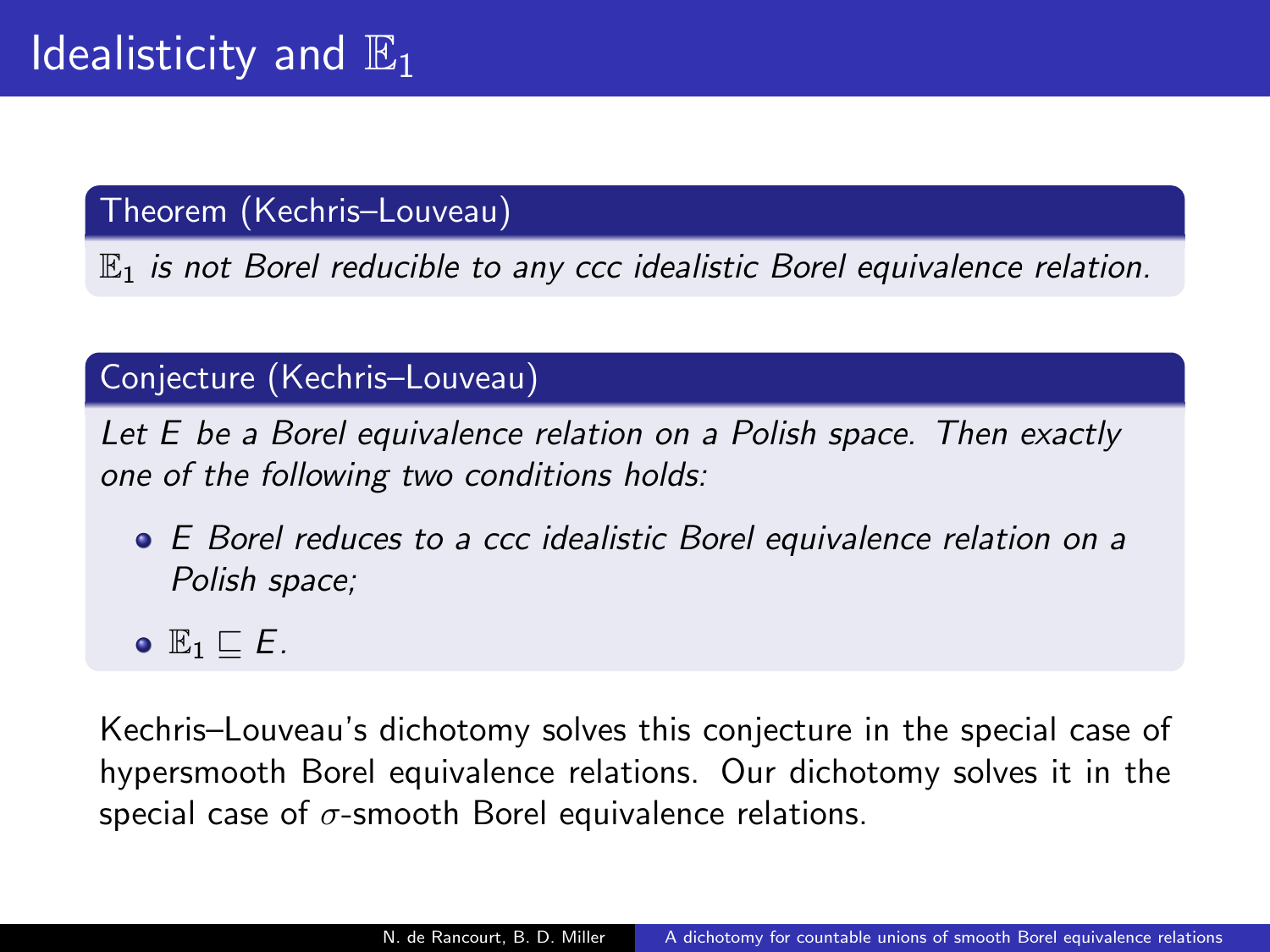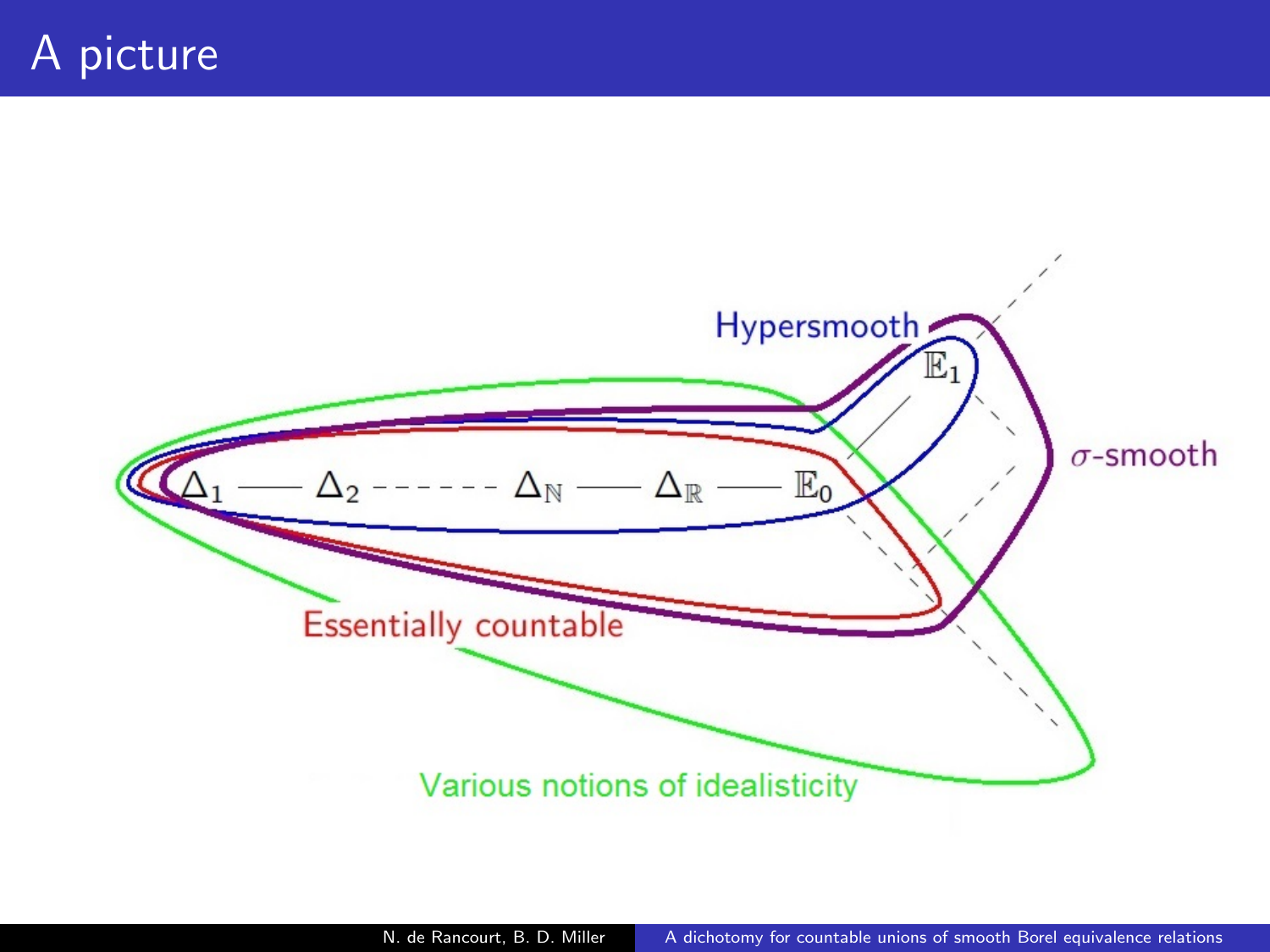### Theorem (Rephrasing of the main theorem)

Let E be a Borel equivalence relation on a Polish space. Suppose that  $\mathbb{E}_{1}\not\leqslant_{B} E$  (this holds, for instance, if E is ccc idealistic). If E is a countable union of essentially countable Borel subequivalence relations, then E is essentially countable.

We want to generalize this result to other classes than the class of countable Borel equivalence relations.

### Definition

An equivalence relation  $E$  on a Polish space X is said to be potentially  $F_{\sigma}$  if it is Borel reducible to an  $F_{\sigma}$  equivalence relation on a Polish space.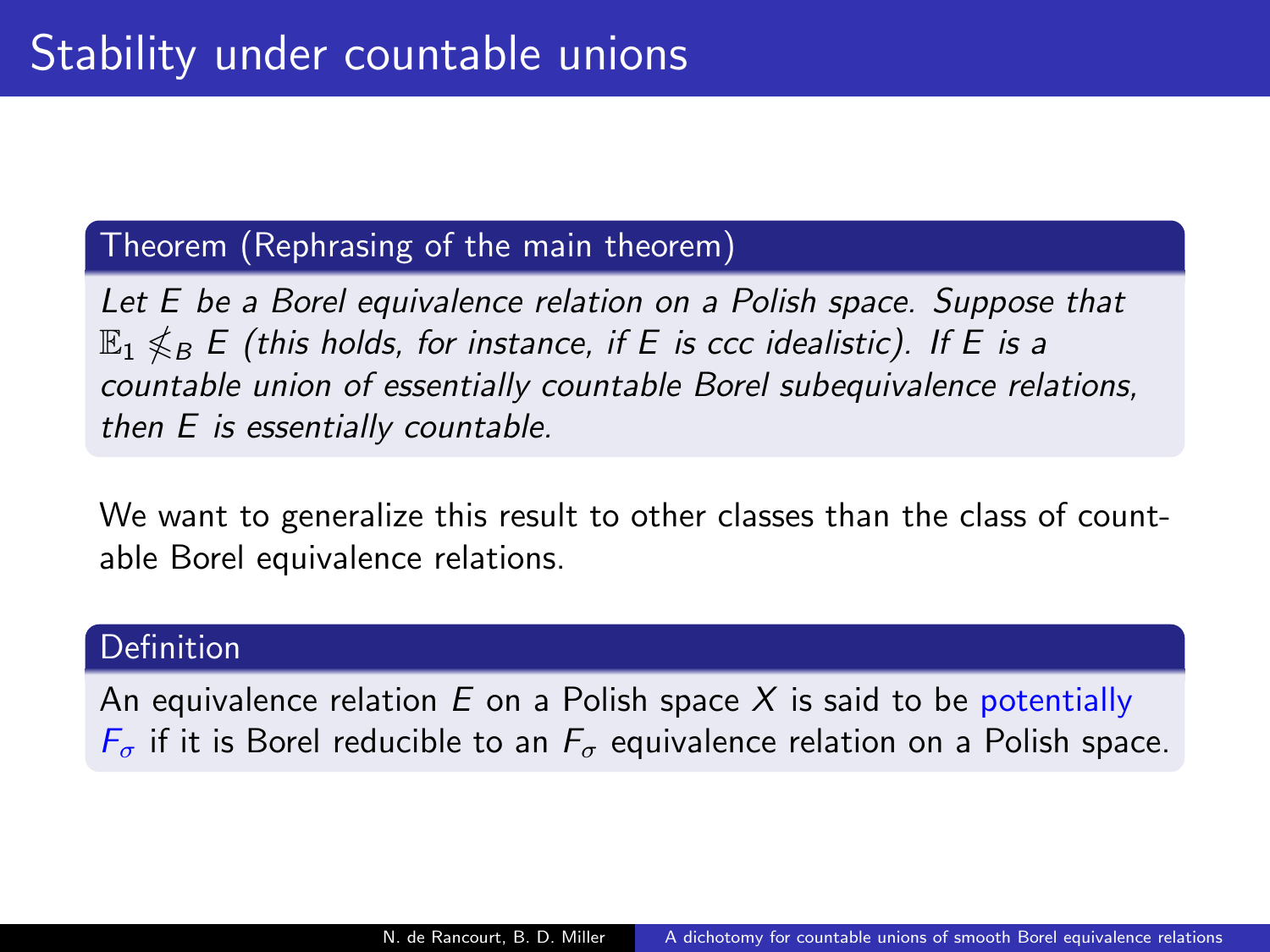#### **Definition**

For every  $n \in \mathbb{N}$ , let  $E_n$  be an equivalence relation on a set  $X_n$ . The disjoint union of the  $E_n$ 's is the equivalence relation  $E$  on  $X := \bigsqcup_{n \in \mathbb{N}} X_n$ defined by  $x \in x' \Leftrightarrow (\exists n \in \mathbb{N})(x, x' \in X_n \text{ and } x \in X_n x')$ .

#### Definition

Let  $E \subseteq F$  be two equivalence relations on the same set X. Say that F has countable index over  $E$  if each  $F$ -class is a countable union of E-classes.

If  $F$  is a family of Borel equivalence relations on Polish spaces, denote by  ${\cal F}^{\leqslant_B}$  the family of all equivalence relations on Polish spaces that are Borel reducible to an element of F, and by  $\sigma(F)$  the class of all equivalence relations on Polish spaces that can be expressed as countable unions of subequivalence relations belonging to  $\mathcal{F}$ .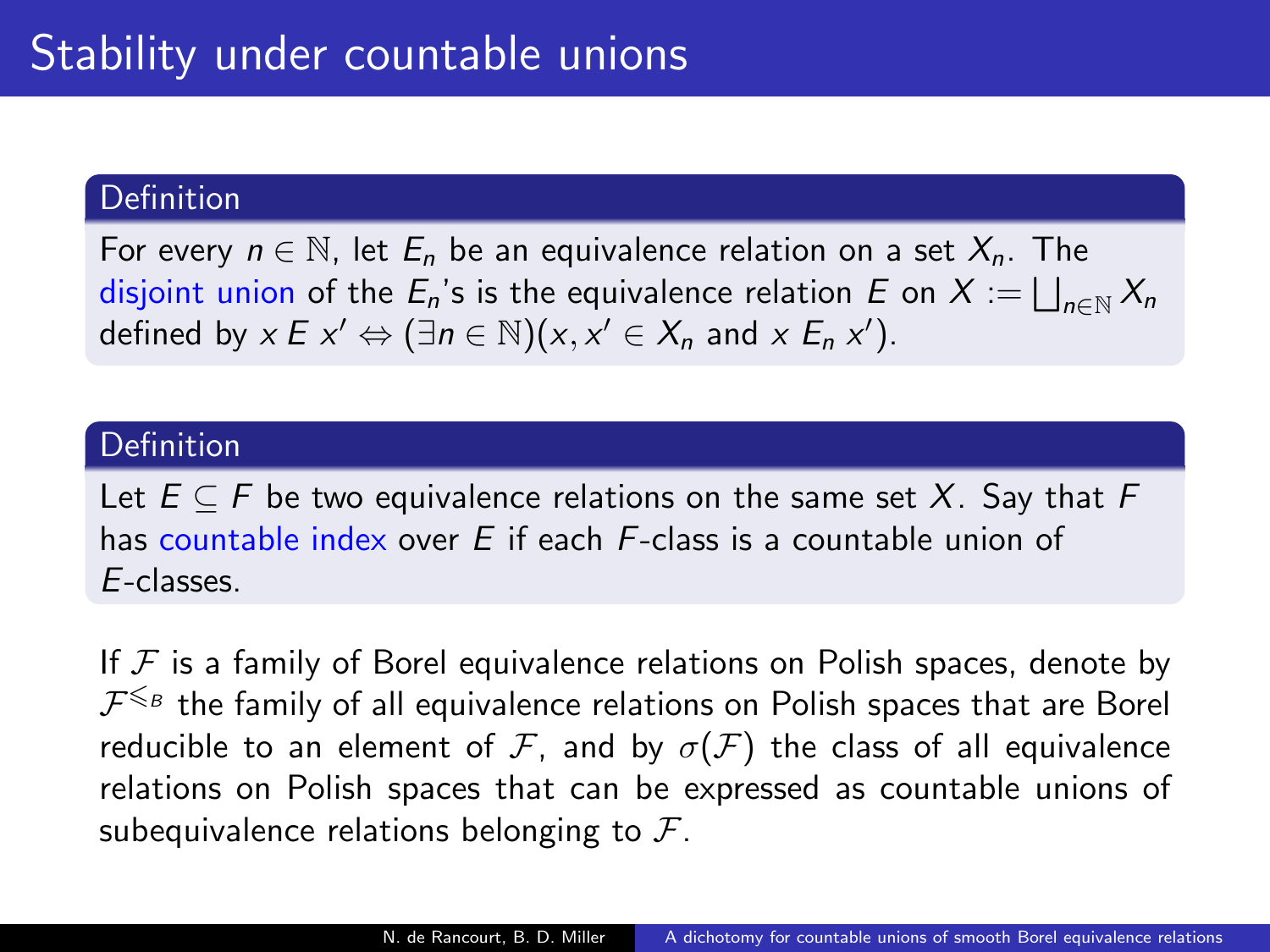#### Theorem

Let F be a class of strongly idealistic potentially  $F_{\sigma}$  equivalence relations on Polish spaces. Suppose that  $F$  is closed under countable disjoint unions and countable index Borel superequivalence relations. Let  $E \in \sigma(\mathcal{F}^{\leqslant_B})$ . Then at least one of the following conditions holds:

- $\bullet$   $E \in \mathcal{F}^{\leqslant_B}$
- $\bullet E_1 \sqsubset_{c} E$ .

Moreover, if elements of  $\mathcal F$  are ccc idealistic, then these two conditions are mutually exclusive.

Our dichotomy for  $\sigma$ -smooth equivalence relations is the special case when  $F$  is the class of all countable Borel equivalence relations.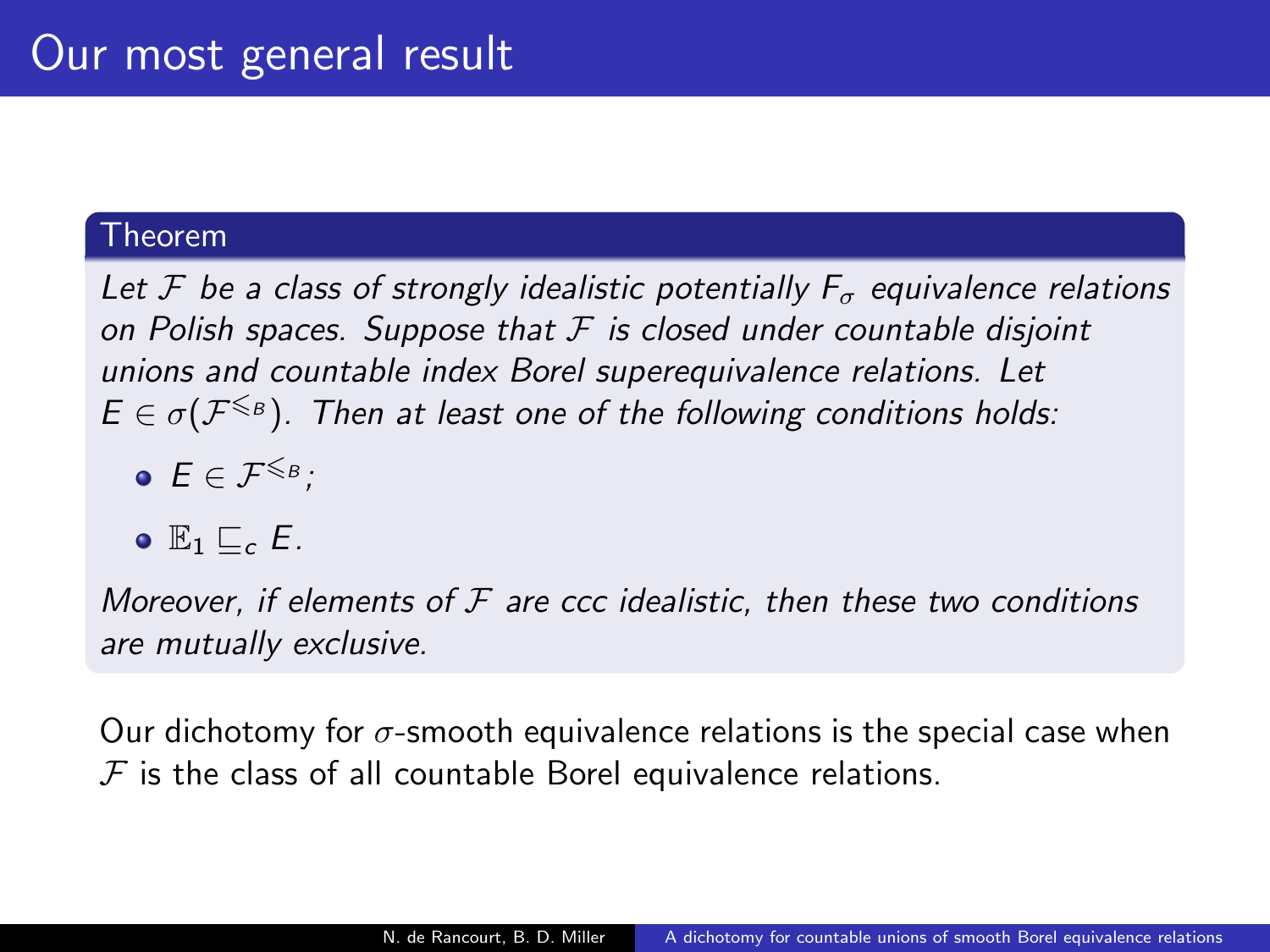## A consequence

When F is the class of strongly ccc idealistic potentially  $F_{\sigma}$  equivalence relations on Polish spaces, we obtain:

### **Corollary**

Let E be an equivalence relation on a Polish space. Suppose that E can be expressed as a countable union of subequivalence relations that are Borel reducible to strongly ccc idealistic potentially  $F_{\sigma}$  equivalence relations on Polish spaces. Then exactly one of the following conditions hold:

- $\bullet$  E is Borel reducible to a strongly ccc idealistic potentially  $F_{\sigma}$ equivalence relation on a Polish space.
- $\bullet E_1 \sqsubset_{c} E$ .

This proves Kechris–Louveau's conjecture for the class of equivalence relations that can be expressed as countable unions of subequivalence relations that are Borel reducible to strongly ccc idealistic potentially  $F_{\sigma}$  equivalence relations on Polish spaces.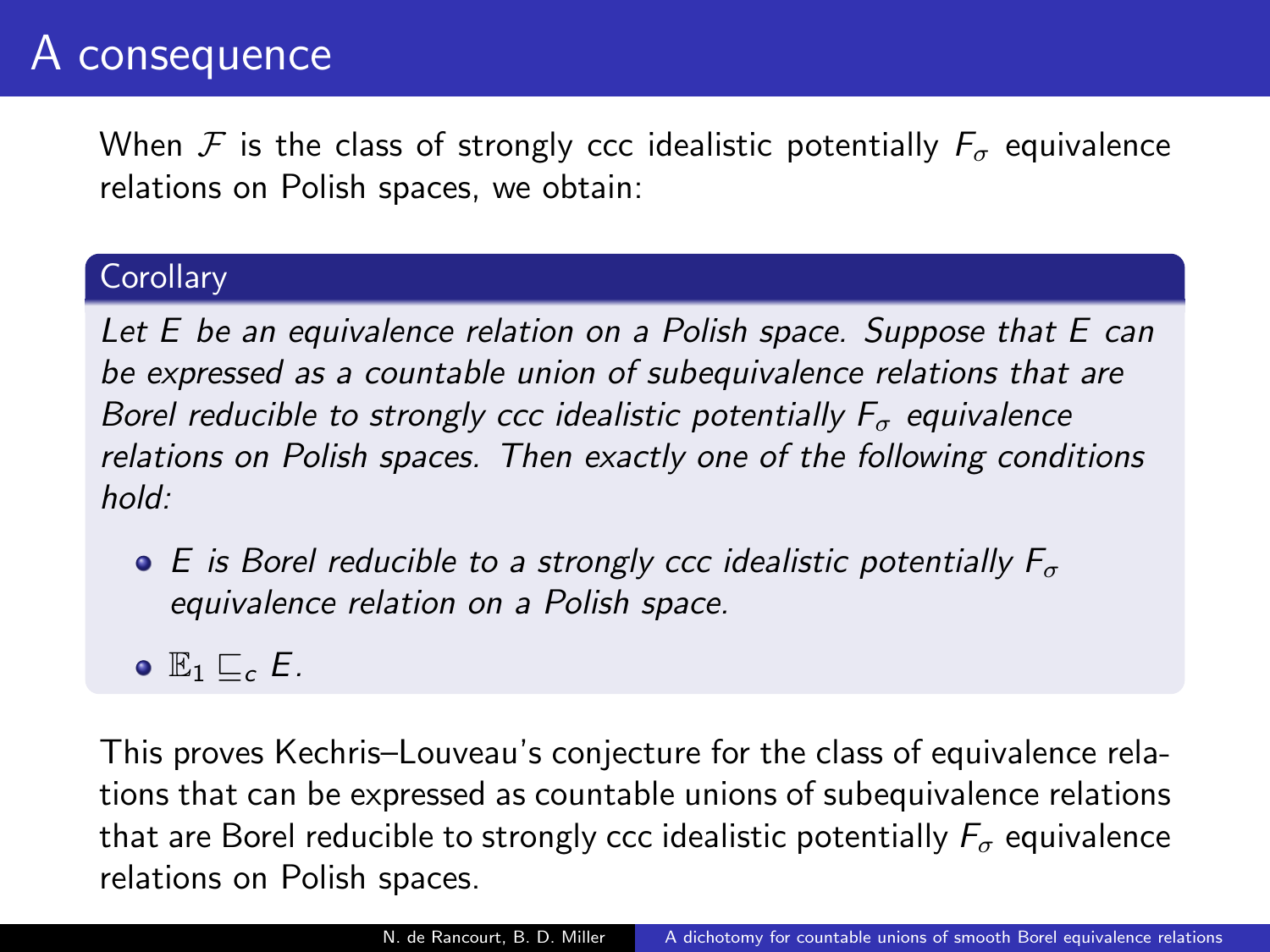# $F^+$  and  $F^{\cap}$

## **Definition**

Let  $F$  be an equivalence relation on a Polish space  $X$ .

- For  $A \subseteq X$ , denote by  $[A]_F$  the F-saturation of A, that is, the set  $\{x \in X \mid (\exists x' \in A)(x \in x')\}.$
- The Friedman–Stanley jump of F is the equivalence relation  $F^+$  on  $X^{\mathbb{N}}$  defined by  $x F^+ x'$  iff  $[x(\mathbb{N})]_F = [x'(\mathbb{N})]_F$ .
- The binary relation  $F^{\cap}$  on  $X^{\mathbb{N}}$  is defined by  $x \nmid F^{\cap} x'$  iff  $[x(\mathbb{N})]_F \cap [x'(\mathbb{N})]_F$  is nonempty.

## Definition

- A homomorphism from a binary relation  $R$  on a set  $X$  to a binary relation S on a set Y is a mapping  $f: X \rightarrow Y$  such that  $(f \times f)[R] \subset S$ .
- A reduction from R to S is a mapping  $f: X \rightarrow Y$  which is both a homomorphism from R to S and from  $\sim$ R to  $\sim$ S.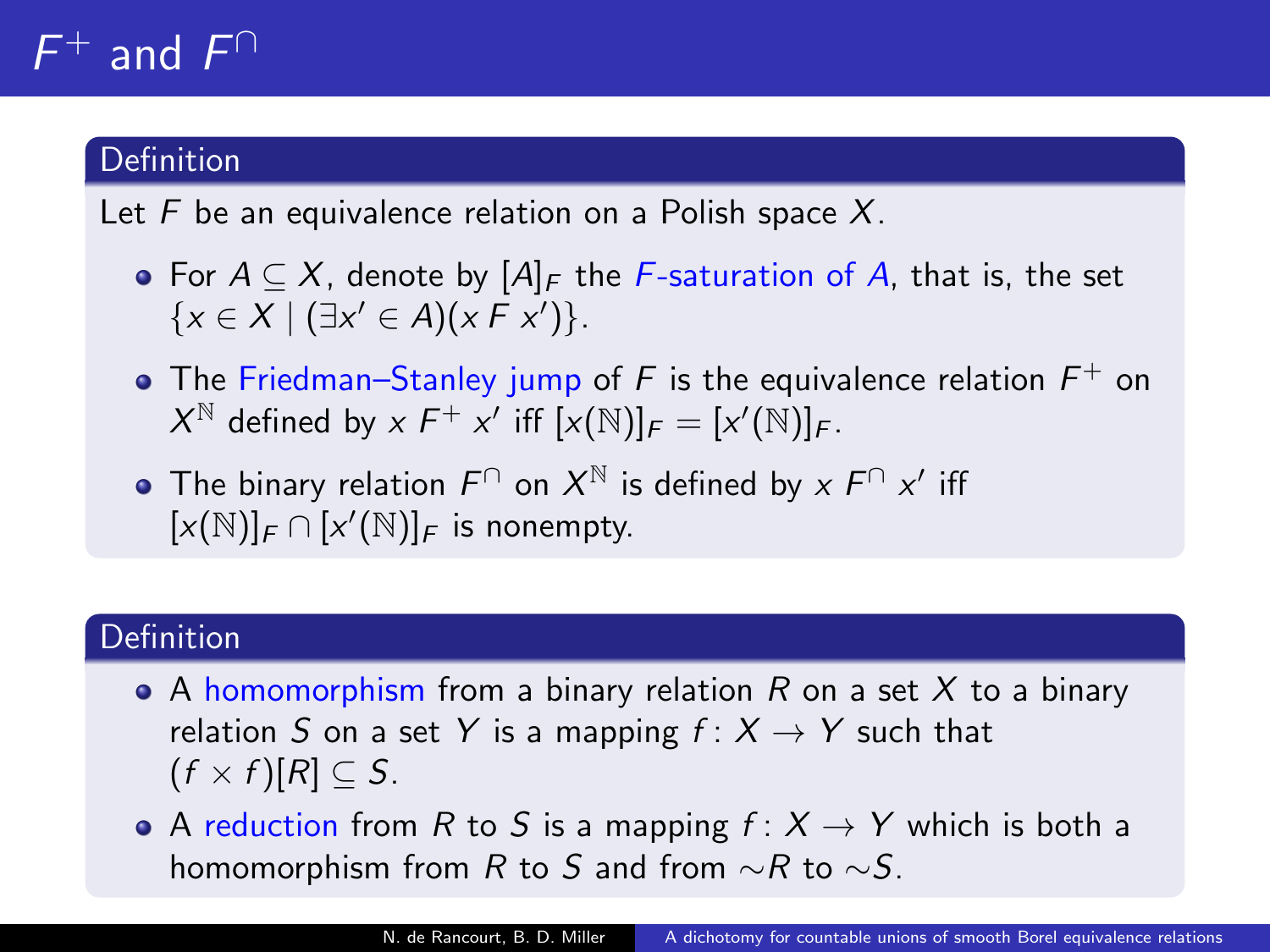#### F  $^+$  and  $F^{\cap}$

### Proposition

Let  $E$  be an equivalence relation on a Polish space  $X$ , and  $F$  be a strongly idealistic Borel equivalence relation on a Polish space Y . Suppose that E Borel reduces to a countable-index superequivalence relation of F. Then there is a Borel homomorphism from  $(E, \sim E)$  to  $(F^+,\sim\!F^\cap)$ . In particular, E Borel reduces to  $F^\cap$ .

#### Proposition

Let  $E$  and  $F$  be Borel equivalence relations on Polish spaces  $X$  and  $Y$ , respectively. The following are equivalent:

- E Borel reduces to  $(F \times \Delta_{\mathbb{N}})$ <sup>n</sup>;
- E is a countable union of subequivalence relations that are Borel reducible to  $F \times \Delta_N$ .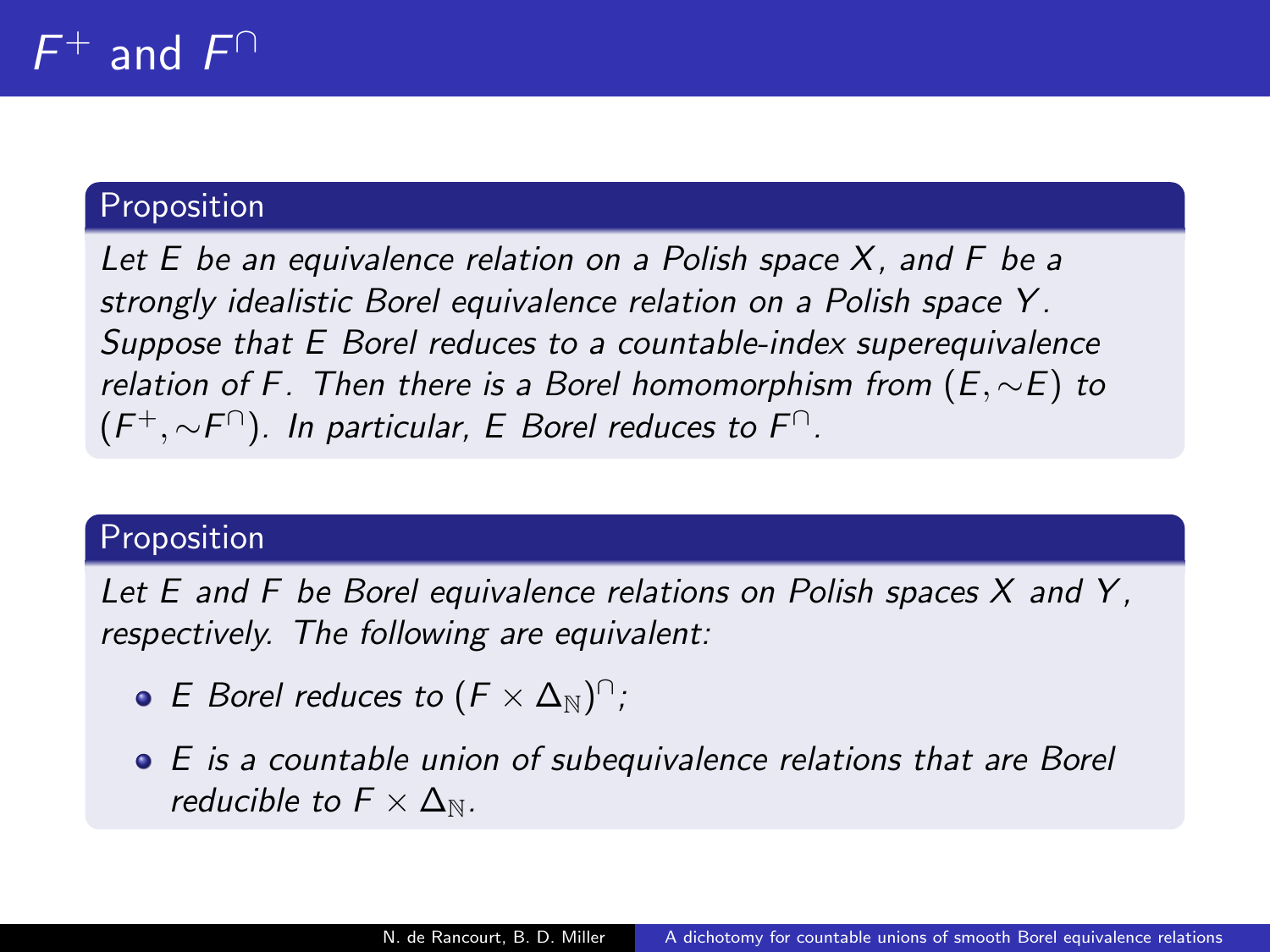#### Theorem

Let E be an equivalence relation on a Polish space which is Borel reducible to a ccc idealistic Borel equivalence relation. Let  $\ddot{F}$  be a strongly idealistic potentially  $F_{\sigma}$  equivalence relation on a Polish space and let  $F = \tilde{F} \times \Delta_N$ . The following are equivalent:

- E is Borel reducible to a countable index superequivalence relation of F;
- There is a Borel homomorphism from  $(E, \sim E)$  to  $(F^+, \sim F^{\cap})$ ;
- E Borel reduces to  $F^{\cap}$ ;
- E is a countable union of subequivalence relations that are Borel reducible to F.

Moreover, if these conditions are satisfied, then  $E\leqslant_B F^+.$